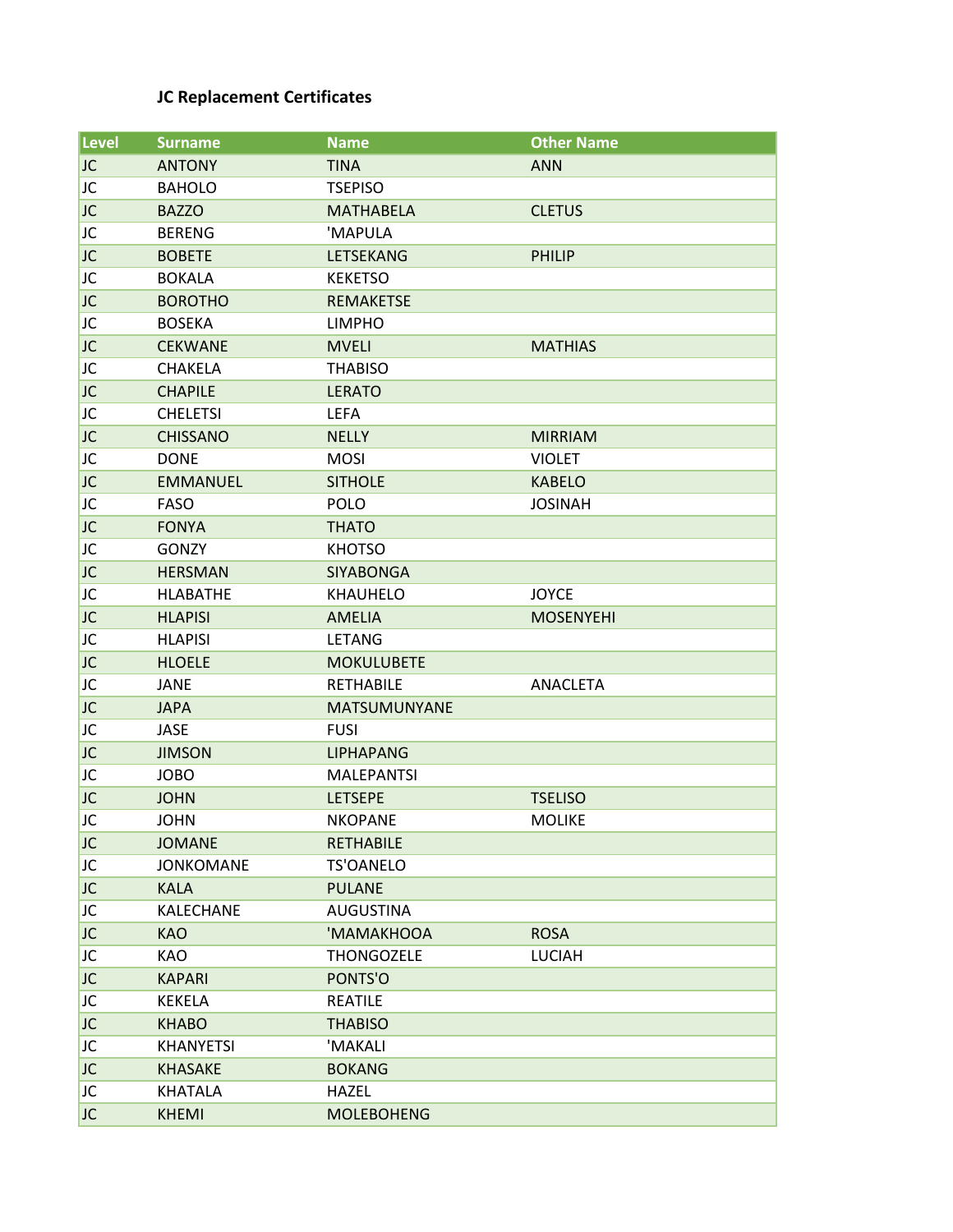| JC        | <b>KHOABANE</b>  | SEMAKALENG         |                    |
|-----------|------------------|--------------------|--------------------|
| <b>JC</b> | <b>KHOABANE</b>  | <b>MARABE</b>      |                    |
| JC        | <b>KHOBOTLO</b>  | TS'EPO             | <b>TREVOR</b>      |
| JC        | <b>KHOELE</b>    | <b>MONYAMANE</b>   | <b>EDWIN</b>       |
| JC        | <b>KHOFU</b>     | <b>ITHABELENG</b>  |                    |
| JC        | <b>KHOJANE</b>   | <b>MOHLOMI</b>     | <b>GERARD</b>      |
| JC        | <b>KHOJANE</b>   | <b>PALO</b>        | <b>PHILLIP</b>     |
| <b>JC</b> | <b>KHOMARI</b>   | <b>MAJARA</b>      |                    |
| JC        | <b>KHOMONALA</b> | <b>SEIPATI</b>     |                    |
| JC        | <b>KHONGOANA</b> | <b>MANTSANE</b>    |                    |
| JC        | <b>KOETLE</b>    | <b>ITUMELENG</b>   |                    |
| JC        | <b>KOLOBE</b>    | <b>REABETSOE</b>   | <b>GEORGE</b>      |
| JC        | <b>KOOTE</b>     | <b>MOSOKA</b>      |                    |
| <b>JC</b> | <b>KOSE</b>      | <b>TEBELLO</b>     |                    |
| JC        | <b>KWELA</b>     | <b>KELEBOHILE</b>  |                    |
| <b>JC</b> | <b>LEBEA</b>     | <b>TEBELLO</b>     | <b>LUCIA</b>       |
| JC        | LEBELONYANE      | <b>MONGOLI</b>     |                    |
| JC        | <b>LEBESA</b>    | <b>MOEKETSI</b>    | <b>JUSTICE</b>     |
| JC        | <b>LEBESE</b>    | <b>TSEPISO</b>     | <b>SIMON</b>       |
| JC        | <b>LEBONA</b>    | 'MAKEIZERA         | <b>GERMINA</b>     |
| JC        | <b>LECHE</b>     | <b>MPHO</b>        | <b>IRENE</b>       |
| <b>JC</b> | <b>LEFALATSA</b> | <b>LEBOHANG</b>    |                    |
| JC        | LEHANA           | KARABELO           |                    |
| JC        | <b>LEHORA</b>    | <b>KHALEMANG</b>   |                    |
| JC        | LEISANYANE       | <b>NKHALA</b>      |                    |
| <b>JC</b> | <b>LEKHATLA</b>  | <b>POTSO</b>       | <b>AGNES</b>       |
| JC        | <b>LEKHEHLE</b>  | MAMELLO            |                    |
| JC        | <b>LEKHOTLA</b>  | <b>MOSIUOA</b>     | <b>FRANCIS</b>     |
| JC        | <b>LEKOANE</b>   | <b>KHAHLISO</b>    | <b>ROSE</b>        |
| JC        | <b>LELIA</b>     | <b>MOEKETSI</b>    |                    |
| JC        | <b>LELOKA</b>    | KHABANE            |                    |
| JC        | <b>LENEPA</b>    | <b>KANANELO</b>    |                    |
| JC        | LENKA            | <b>MARIA</b>       |                    |
| <b>JC</b> | <b>LENKOANE</b>  | TS'EPO             |                    |
| JC        | LENTS'O          | 'MAKALI            |                    |
| JC.       | <b>LEPHEANE</b>  | <b>LEHLOHONOLO</b> |                    |
| JC        | <b>LEPHOI</b>    | <b>BOHLOKOA</b>    |                    |
| JC.       | LERATA           | <b>MOTENA</b>      |                    |
| JC        | LERATO           | MAHLEKENYANE       |                    |
| JC.       | <b>LEROTHOLI</b> | <b>SENATE</b>      |                    |
| JC        | LESAOANA         | <b>LEPHETHESA</b>  |                    |
| JC.       | LESEBA           | <b>ELSIE</b>       |                    |
| JC        | <b>LESEE</b>     | <b>NTHABISENG</b>  |                    |
| JC.       | <b>LESEI</b>     | <b>TS'EPANG</b>    |                    |
| JC        | <b>LESENYEHO</b> | <b>LIMPHO</b>      | RORISANG           |
| <b>JC</b> | LESESA           | PONTS'O            | ANASTACIA          |
| <b>JC</b> | LESESA           | <b>THIBANG</b>     | <b>BARTHOLOMEW</b> |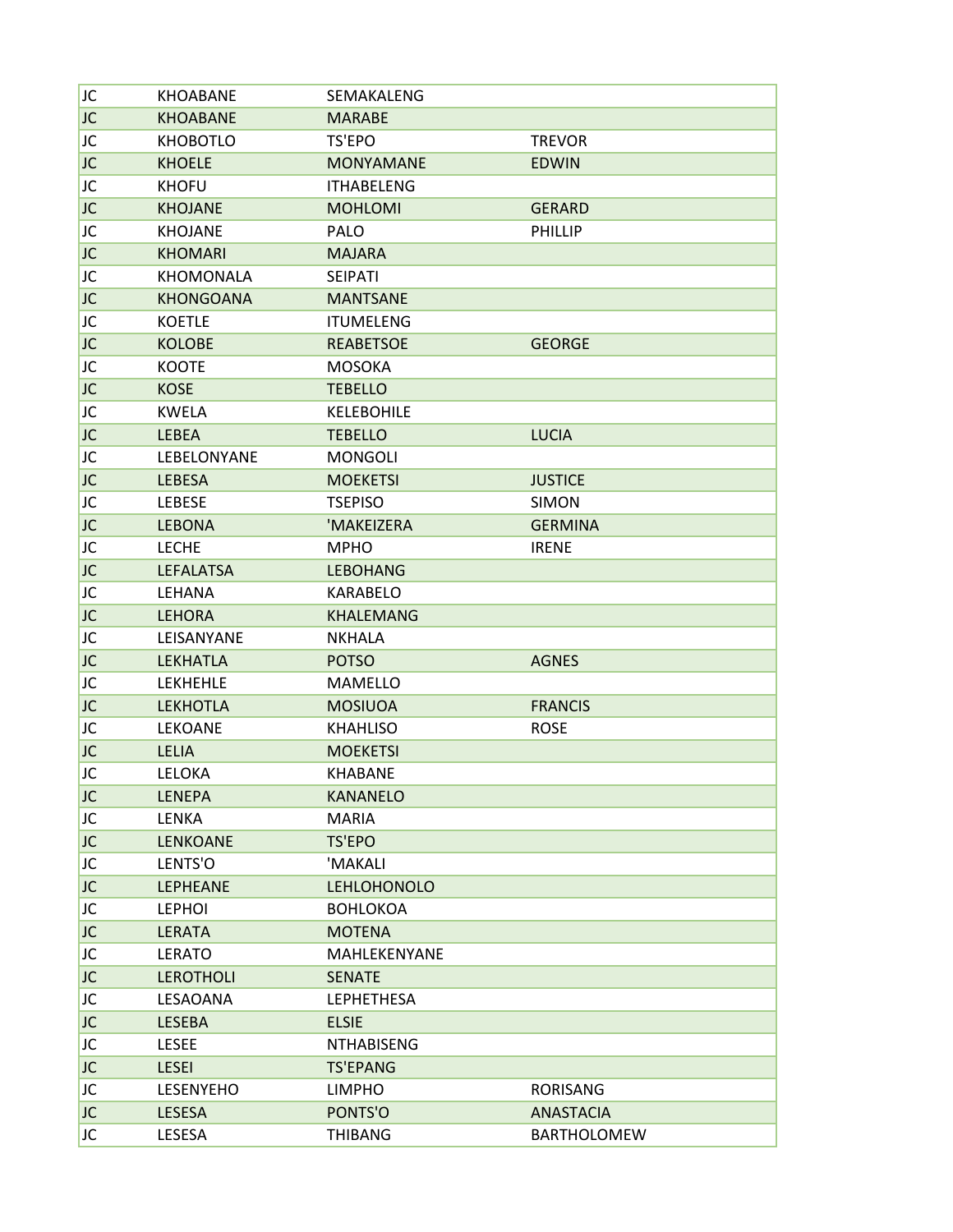| <b>JC</b>       | <b>LESHOTA</b>    | <b>ANNA</b>        |                    |  |
|-----------------|-------------------|--------------------|--------------------|--|
| JC              | LESIA             | SELLOANE           | <b>HELENA</b>      |  |
| JC              | <b>LESUPI</b>     | <b>KHOTSO</b>      |                    |  |
| JC              | <b>LETHENA</b>    | <b>BOITHATELO</b>  |                    |  |
| JC              | <b>LETHOKO</b>    | <b>MATELA</b>      | <b>CHRISTOPHER</b> |  |
| JC              | LETIMA            | 'MALEHAKOE         | <b>CATHERINE</b>   |  |
| JC              | <b>LETLATSA</b>   | <b>BOITUMELO</b>   |                    |  |
| JC              | LETS'ELA          | <b>KARABO</b>      |                    |  |
| JC              | LETS'ELA          | <b>GERTRUDE</b>    |                    |  |
| JC              | <b>LETSIE</b>     | <b>LEKHOTLA</b>    | <b>MICHAEL</b>     |  |
| JC              | <b>LETSOELA</b>   | <b>MALETSOELA</b>  | <b>VINANCIA</b>    |  |
| JC              | <b>LETSOHA</b>    | 'MALINESE          |                    |  |
| JC              | <b>LETUKA</b>     | <b>TEBOHO</b>      |                    |  |
| JC              | <b>LICHABA</b>    | <b>THABISO</b>     |                    |  |
| JC              | <b>LIGOURI</b>    | <b>MABESA</b>      | <b>LETHEBE</b>     |  |
| JC              | <b>LIKATE</b>     | <b>MPHETHE</b>     |                    |  |
| JC              | <b>LIKHETSI</b>   | <b>LINTLE</b>      |                    |  |
| JC              | LIKHOJANE         | <b>LITEBOHO</b>    |                    |  |
| JC              | <b>LILEPE</b>     | <b>NTEBOHELENG</b> |                    |  |
|                 | <b>LINALE</b>     | <b>LIEKETSENG</b>  |                    |  |
| JC<br><b>JC</b> |                   |                    |                    |  |
|                 | <b>LIPALA</b>     | <b>BOITUMELO</b>   |                    |  |
| JC              | <b>LIPHOLO</b>    | <b>MAPOLO</b>      | <b>MARGARET</b>    |  |
| JC              | <b>LIPHOLO</b>    | NTS'IUOA           | <b>HELENA</b>      |  |
| JC              | <b>LIPHOTO</b>    | <b>KEKELETSO</b>   |                    |  |
| JC              | LITS'OANE         | <b>REAMOHETSE</b>  |                    |  |
| JC              | <b>MABEA</b>      | <b>POLOKO</b>      |                    |  |
| JC              | <b>MABOEA</b>     | <b>PHALI</b>       |                    |  |
| JC              | <b>MABOTE</b>     | 'MAMOLIEHI         |                    |  |
| JC              | <b>MACHABA</b>    | <b>NONJONE</b>     |                    |  |
| JC              | MACHACHAMISE      | 'MAMMOTSENG        |                    |  |
| JC              | <b>MACHELI</b>    | <b>NTHABELENG</b>  |                    |  |
| JC              | MAEMELA           | <b>SEBOPEHO</b>    | <b>AGNES</b>       |  |
| JC              | <b>MAETSO</b>     | <b>MOTS'ELISI</b>  | <b>LUCY</b>        |  |
| JC              | MAFOEA            | MONTS'ENG          | JULIA              |  |
| <b>JC</b>       | <b>MAHASE</b>     | <b>MATHABA</b>     |                    |  |
| JC              | <b>MAILE</b>      | LIRONTS'O          | <b>IRINE</b>       |  |
| JC              | <b>MAILE</b>      | 'MATHABISO         |                    |  |
| JC              | MAKAAKA           | <b>THABO</b>       |                    |  |
| JC              | <b>MAKAMA</b>     | <b>REITHABETSE</b> |                    |  |
| JC              | MAKARA            | <b>PALESA</b>      |                    |  |
| JC              | <b>MAKARA</b>     | <b>SELLO</b>       |                    |  |
| JC              | <b>MAKATILE</b>   | <b>MOTANG</b>      | <b>LYDITIA</b>     |  |
| JC              | <b>MAKATSE</b>    | <b>LILLO</b>       |                    |  |
| JC              | MAKAU             | CLEMENTINAH        |                    |  |
| JC              | <b>MAKETEKETE</b> | <b>KOPANO</b>      |                    |  |
| JC              | MAKHABA           | <b>LERATO</b>      |                    |  |
| <b>JC</b>       | <b>MAKHALEME</b>  | RETS'ELISITSOE     |                    |  |
|                 |                   |                    |                    |  |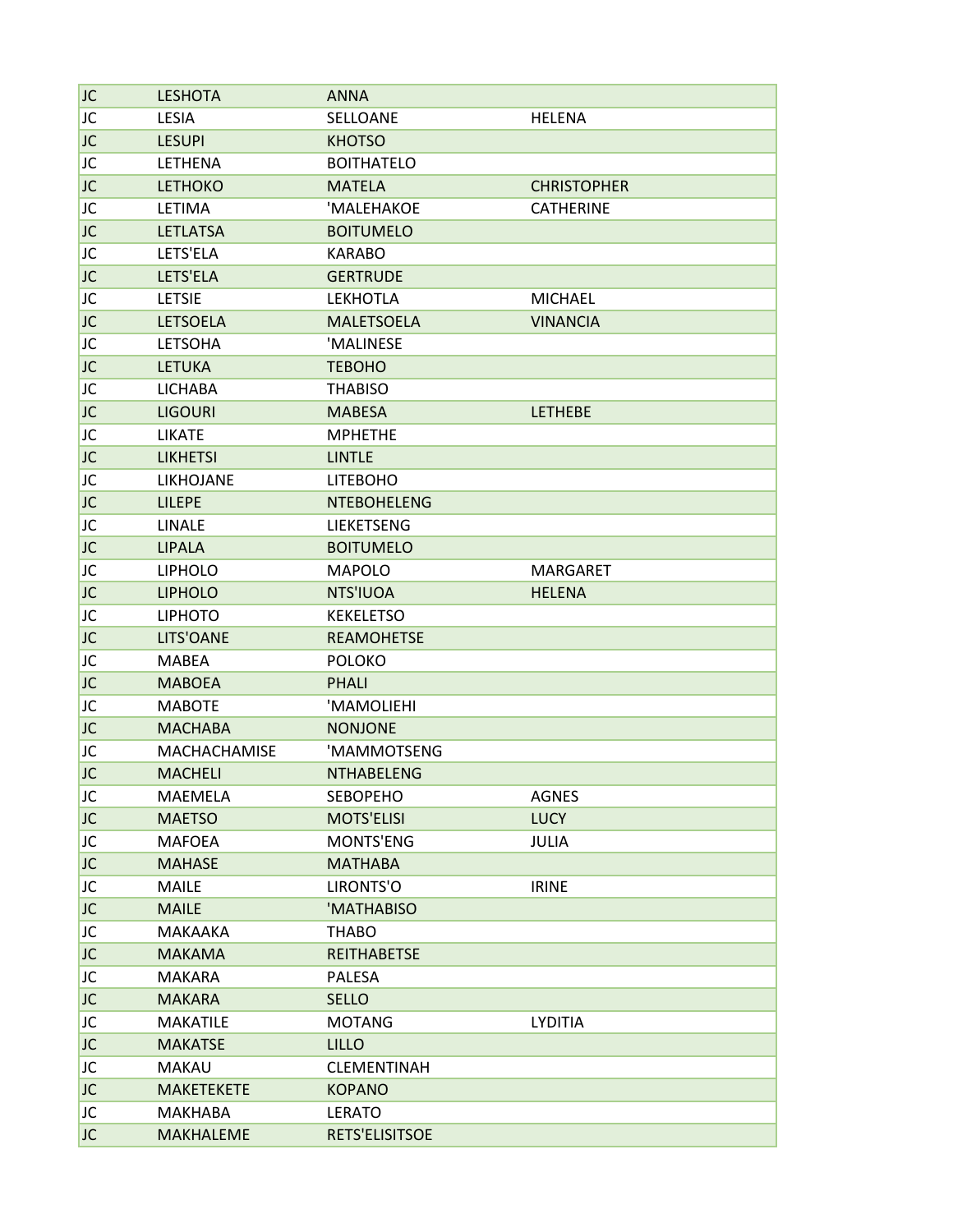| JC        | MAKHELE            | <b>JULIUS</b>      | PHEELLO          |
|-----------|--------------------|--------------------|------------------|
| JC        | <b>MAKHETHA</b>    | 'MALESELI          | ZUZEN            |
| JC        | MAKHETHA           | <b>RETS'EPILE</b>  | <b>RAMOND</b>    |
| JC        | <b>MAKHETHA</b>    | <b>MAKOA</b>       | <b>ISHMAEL</b>   |
| JC        | <b>MAKHETHA</b>    | <b>KEKELETSO</b>   |                  |
| JC        | <b>MAKHOALI</b>    | <b>LEHLOHONOLO</b> | <b>DOMINICA</b>  |
| JC        | <b>MAKHOLELA</b>   | <b>THABO</b>       |                  |
| JC        | <b>MAKOA</b>       | RETS'ELISITSOE     | <b>DAVID</b>     |
| JC        | <b>MAKOAE</b>      | <b>MOTSOENE</b>    | <b>RICHARD</b>   |
| JC        | <b>MAKOAE</b>      | <b>SEJAKHOSI</b>   |                  |
| JC        | MALEBANYE          | MONEHELA           | <b>EMMANUEL</b>  |
| JC        | <b>MALEFANE</b>    | <b>TEBOHO</b>      |                  |
| JC        | <b>MALEFU</b>      | RATALANE           |                  |
| JC        | <b>MALIELA</b>     | <b>TS'OBOTSI</b>   |                  |
| JC        | <b>MANTSI</b>      | <b>KANANELO</b>    | <b>PAULINE</b>   |
| JC        | <b>MANYATSA</b>    | 'MABAHLAKOANA      |                  |
| JC        | MAOBA              | <b>MATHABANG</b>   |                  |
| JC        | <b>MAPENA</b>      | <b>KATISO</b>      | <b>PHILLIP</b>   |
| JC        | <b>MAPETLA</b>     | <b>THABISO</b>     |                  |
| JC        | <b>MAPHATHE</b>    | <b>LERATO</b>      |                  |
| JC        | <b>MAPHOMOLO</b>   | <b>THANDI</b>      |                  |
| JC        | <b>MAPHUTSE</b>    | <b>MOSA</b>        | <b>JEANAT</b>    |
| JC        | <b>MAPOLA</b>      | <b>DANIEL</b>      | <b>LEBOHANG</b>  |
| JC        | <b>MAQOACHA</b>    | <b>DORRICE</b>     | M.               |
| JC        | <b>MARETLANE</b>   | PHAKALASANE        |                  |
| <b>JC</b> | <b>MARUMO</b>      | 'MANGOAPI          | <b>JOSEPHINE</b> |
| JC        | <b>MARUMO</b>      | <b>KATLEHO</b>     |                  |
| JC        | <b>MASEANE</b>     | <b>MOLEMO</b>      | D.               |
| JC        | MASELELA           | <b>RETHABILE</b>   |                  |
| JC        | <b>MASHININI</b>   | <b>FIKILE</b>      |                  |
| JC        | <b>MASIMOLE</b>    | <b>NTAOLENG</b>    | <b>JOICE</b>     |
| JC        | <b>MATATA</b>      | <b>THEMBI</b>      | <b>THERESIA</b>  |
| JC        | <b>MATETE</b>      | <b>NTHOMENG</b>    | <b>LYDIA</b>     |
| JC        | <b>MATETE</b>      | 'MATOTA            |                  |
| JC        | <b>MATETE</b>      | 'MAMPATO           |                  |
| JC        | <b>MATHABA</b>     | <b>KEKETSO</b>     |                  |
| JC        | <b>MATHAPOLANE</b> | <b>RETHABILE</b>   |                  |
| JC        | <b>MATHEALIRA</b>  | <b>TEBOHO</b>      |                  |
| JC        | <b>MATHOSI</b>     | <b>MATHOSI</b>     |                  |
| JC        | <b>MATLOSA</b>     | <b>MANKOANA</b>    | <b>MARY</b>      |
| JC        | <b>MATOBO</b>      | <b>TEBOHO</b>      |                  |
| JC        | <b>MATOMANENG</b>  | <b>NKAMENG</b>     |                  |
| JC        | <b>MATSEPE</b>     | <b>TSIETSO</b>     |                  |
| JC        | <b>MATSIE</b>      | <b>MAKHORONG</b>   | <b>IDA</b>       |
| JC        | <b>MATSOBANE</b>   | MASECHABA          |                  |
| JC        | <b>MATS'OELE</b>   | <b>SEITEBATSO</b>  | <b>CATHERINE</b> |
| JC        | <b>MNTAMBO</b>     | <b>SIBUSISO</b>    |                  |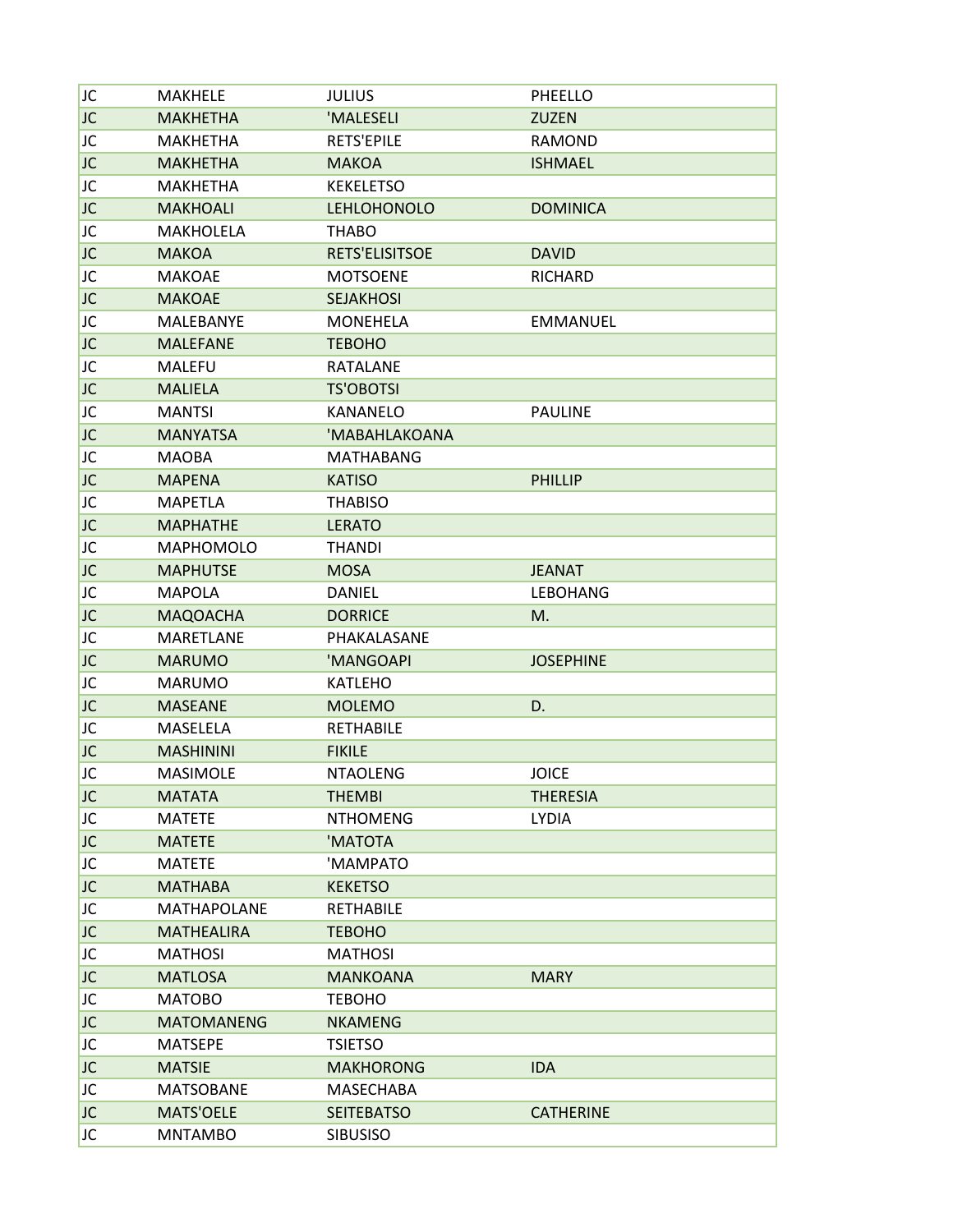| <b>JC</b> | <b>MOEKETSI</b>    | 'MALEHLOA          | <b>JULIAH</b>       |  |
|-----------|--------------------|--------------------|---------------------|--|
| JC        | <b>MOEKETSI</b>    | <b>LIMPHONYANE</b> |                     |  |
| JC        | <b>MOEKETSI</b>    | <b>SECHABA</b>     |                     |  |
| JC        | <b>MOELETSI</b>    | <b>MASEKAKE</b>    |                     |  |
| JC        | <b>MOERANE</b>     | 'MOELO             |                     |  |
| JC        | <b>MOETI</b>       | <b>NKHALA</b>      | <b>FRANCINAH</b>    |  |
| JC        | <b>MOETI</b>       | <b>JOBO</b>        |                     |  |
| JC        | <b>MOETSANE</b>    | KEBOTSAMANG        |                     |  |
| JC        | <b>MOFOKENG</b>    | <b>SEBUTI</b>      |                     |  |
| JC        | <b>MOFOLO</b>      | <b>MOFOLO</b>      |                     |  |
| JC        | <b>MOFUBELU</b>    | <b>PALESA</b>      |                     |  |
| JC        | <b>MOHALE</b>      | 'MANTOLO           | <b>ALINA</b>        |  |
| JC        | <b>MOHALE</b>      | <b>MOSHOESHOE</b>  |                     |  |
| JC        | <b>MOHALENYANE</b> | <b>EDITH</b>       | 'MASENTLE           |  |
|           |                    |                    |                     |  |
| JC        | <b>MOHAPI</b>      | LIRONTS'O          | <b>MARIA</b>        |  |
| JC        | <b>MOHAPI</b>      | KALI               | <b>ISAAC</b>        |  |
| JC        | <b>MOHAPI</b>      | <b>KATLEHO</b>     |                     |  |
| JC        | <b>MOHASHOLE</b>   | 'MAMAKHOOA         |                     |  |
| JC        | <b>MOHASI</b>      | 'MAJUDA            | <b>CLAUDIA</b>      |  |
| JC        | <b>MOHLALISI</b>   | <b>MOTIISETSI</b>  |                     |  |
| JC        | MOHLOMINYANE       | <b>MOAHLOLI</b>    |                     |  |
| JC        | <b>MOHLOUOA</b>    | 'MAMOLEFI          | <b>ALCINA</b>       |  |
| JC        | <b>MOHOLO</b>      | 'MAMOKILANE        |                     |  |
| JC        | <b>MOILOA</b>      | <b>CORINA</b>      |                     |  |
| JC        | <b>MOIMA</b>       | <b>GRIGORY</b>     | <b>LENKOANE</b>     |  |
| JC        | <b>MOJAKI</b>      | REALEBOHA          |                     |  |
| JC        | <b>MOKETE</b>      | <b>STHEMBILE</b>   |                     |  |
| JC        | <b>MOKHABI</b>     | MOTS'OANYANE       | <b>BERNICE</b>      |  |
| JC        | <b>MOKHECHE</b>    | <b>NTJOETSENG</b>  | <b>LUCIA</b>        |  |
| JC        | <b>MOKHETHI</b>    | <b>RORISANG</b>    |                     |  |
| JC        | <b>MOKHOTHU</b>    | <b>THABO</b>       | <b>MICHAEL</b>      |  |
| JC        | MOKHUTS'OANE       | <b>THABO</b>       |                     |  |
| JC        | <b>MOKITIMI</b>    | THAKANYANE         | <b>EVELIN</b>       |  |
| JC        | <b>MOKOATLE</b>    | 'MATHAPELO         |                     |  |
| <b>JC</b> | <b>MOKOENA</b>     | <b>MOHAU</b>       |                     |  |
| JC        | <b>MOKONE</b>      | 'MAPITSO           |                     |  |
| JC        | МОКОТО             | <b>LENTSOE</b>     | <b>ISHMAEL</b>      |  |
| JC        | <b>MOKOTO</b>      | <b>MOREOA</b>      |                     |  |
| JC        | <b>MOKUENA</b>     | <b>MAMELLO</b>     |                     |  |
| JC        | 'MOLAI             | <b>JOALANE</b>     | <b>CORNELIA</b>     |  |
|           |                    |                    |                     |  |
| JC        | 'MOLAOA            | <b>MTHEGAZE</b>    | <b>THEODORE</b>     |  |
| JC        | 'MOLAOA            | <b>TSEBO</b>       |                     |  |
| JC        | <b>MOLAPO</b>      | <b>MPHO</b>        | <b>JASMINE ROUX</b> |  |
| JC        | <b>MOLAPO</b>      | <b>MOSA</b>        | <b>PATRISCIA</b>    |  |
| JC        | <b>MOLAPO</b>      | <b>NTOETSE</b>     |                     |  |
| JC        | <b>MOLAPO</b>      | PETRONELLA         |                     |  |
| <b>JC</b> | <b>MOLAPO</b>      | <b>LEWANIKA</b>    |                     |  |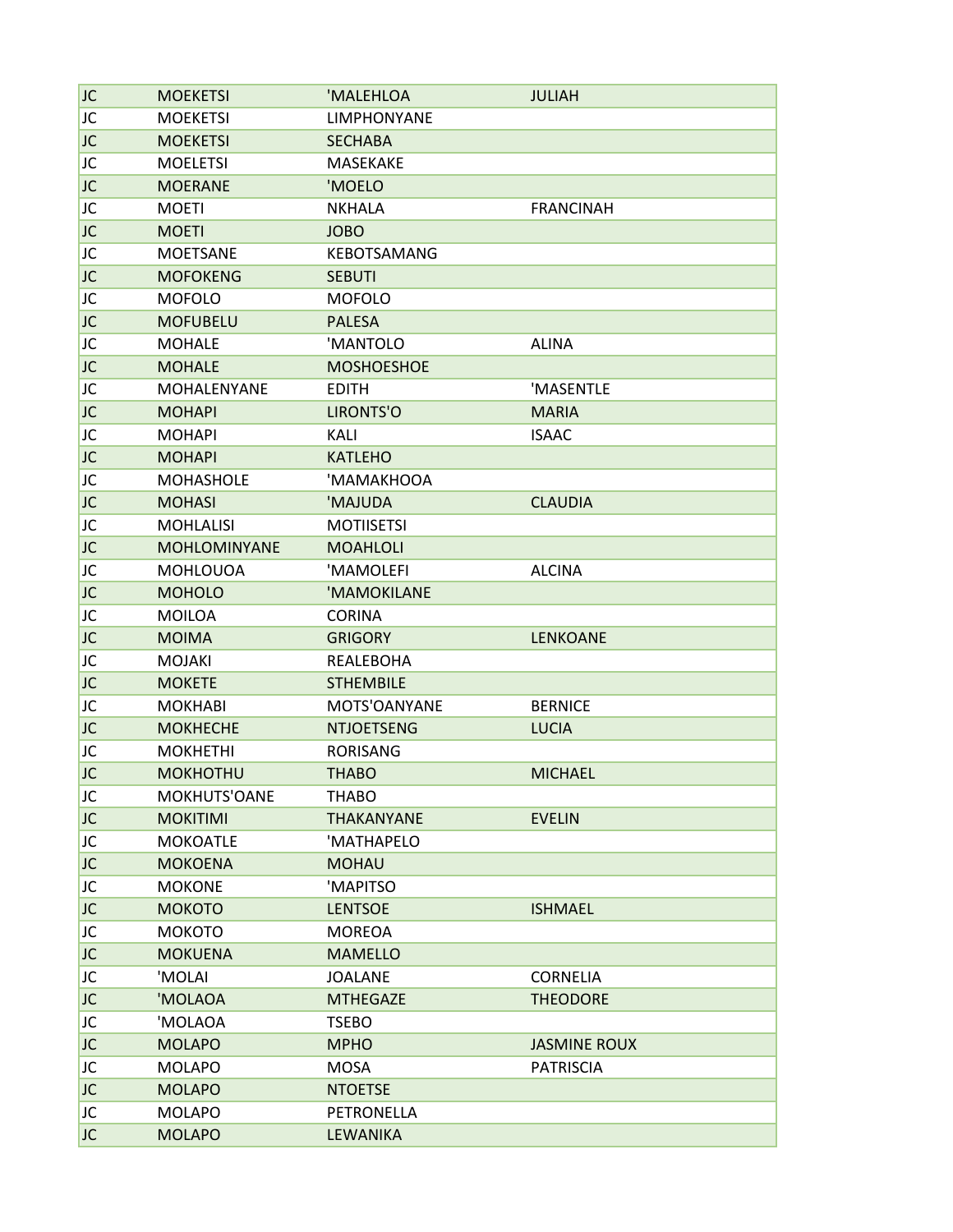| JC        | <b>MOLAPO</b>     | <b>MOJELA</b>      |                   |
|-----------|-------------------|--------------------|-------------------|
| <b>JC</b> | <b>MOLATI</b>     | <b>MOSHE</b>       |                   |
| JC        | <b>MOLEFE</b>     | <b>MONGOLI</b>     |                   |
| JC        | <b>MOLEKO</b>     | <b>TS'EBELETSO</b> |                   |
| JC        | <b>MOLEMA</b>     | <b>REFILOE</b>     |                   |
| JC        | <b>MOLETSANE</b>  | <b>NTHABISENG</b>  | <b>LYDIA</b>      |
| JC        | <b>MOLIBELI</b>   | <b>TUMISANG</b>    |                   |
| JC        | <b>MOLISE</b>     | <b>MALEBELETE</b>  | <b>ALPHONSINA</b> |
| JC        | <b>MOLISE</b>     | <b>TSELANE</b>     |                   |
| JC        | <b>MOLISE</b>     | <b>KAMOHELO</b>    |                   |
| JC        | <b>MOLOANTOA</b>  | <b>TSEPISO</b>     | <b>ADELICE</b>    |
| <b>JC</b> | <b>MOLOMO</b>     | <b>MOLOMO</b>      | S.                |
| JC        | <b>MOLOPA</b>     | <b>ITUMELENG</b>   | <b>EXCINIA</b>    |
| <b>JC</b> | <b>MONAHENG</b>   | <b>PHAEE</b>       |                   |
| JC        | <b>MONESE</b>     | <b>LIRA</b>        |                   |
| JC        | <b>MONNE</b>      | <b>MOSHE</b>       |                   |
| JC        | <b>MONOANE</b>    | <b>PULENG</b>      | <b>CELESTINA</b>  |
| JC        | <b>MONYANE</b>    | <b>TUMELISO</b>    | <b>JANET</b>      |
| JC        | <b>MORAHANYE</b>  | <b>MOKHANTSO</b>   |                   |
| JC        | <b>MORAKE</b>     | <b>LEKHOOA</b>     |                   |
| JC        | MOREMOHOLO        | <b>MPHO</b>        |                   |
| JC        | <b>MOROLONG</b>   | <b>FRANCIS</b>     | <b>NEO</b>        |
| JC        | <b>MOROTOLI</b>   | <b>MOROTOLI</b>    | <b>VICTOR</b>     |
| <b>JC</b> | <b>MOROTOLI</b>   | <b>THEMBISWA</b>   |                   |
| JC        | <b>MOSAASE</b>    | MOSA               |                   |
| <b>JC</b> | <b>MOSAE</b>      | <b>MOSAE</b>       | <b>SYLVESTOR</b>  |
| JC        | <b>MOSALA</b>     | THANDANANI         |                   |
| JC        | <b>MOSENENE</b>   | <b>LEHLOHONOLO</b> |                   |
| JC        | <b>MOSETSE</b>    | <b>THAANYANE</b>   | <b>VIRGINIA</b>   |
| JC        | <b>MOSHOESHOE</b> | <b>LIPOLELO</b>    | <b>SYLVIA</b>     |
| JC        | <b>MOSITO</b>     | <b>RORISANG</b>    |                   |
| JC        | <b>MOTANYANE</b>  | <b>NEKO</b>        |                   |
| JC        | <b>MOTAUNG</b>    | <b>NTHABISENG</b>  |                   |
| JC        | <b>MOTHEANE</b>   | <b>TELLO</b>       |                   |
| JC        | <b>MOTHOALO</b>   | <b>CONSTANCIA</b>  |                   |
| JC        | <b>MOTHOBI</b>    | <b>TS'EPISO</b>    |                   |
| JC        | <b>MOTHUPI</b>    | <b>SECHABA</b>     |                   |
| <b>JC</b> | <b>MOTJETSI</b>   | <b>MATHETHA</b>    |                   |
| JC        | MOTJOLOPANE       | <b>NTHATI</b>      |                   |
| <b>JC</b> | <b>MOTLEBE</b>    | <b>JOSEPHINA</b>   |                   |
| JC        | <b>MOTSAMAI</b>   | <b>THABO</b>       |                   |
| JC.       | <b>MOTSOENE</b>   | <b>ITUMELENG</b>   | <b>CECILIA</b>    |
| JC        | MPAKANYANE        | LUCY               |                   |
| JC        | <b>MPAKANYANE</b> | 'MAMONYAKA         |                   |
| JC        | <b>MPANA</b>      | <b>TSEBANG</b>     |                   |
| <b>JC</b> | <b>MPELA</b>      | <b>LINEO</b>       | ANGELINA          |
| JC        | <b>MPHAKE</b>     | MALEFETSANE        | <b>FRANCIS</b>    |
|           |                   |                    |                   |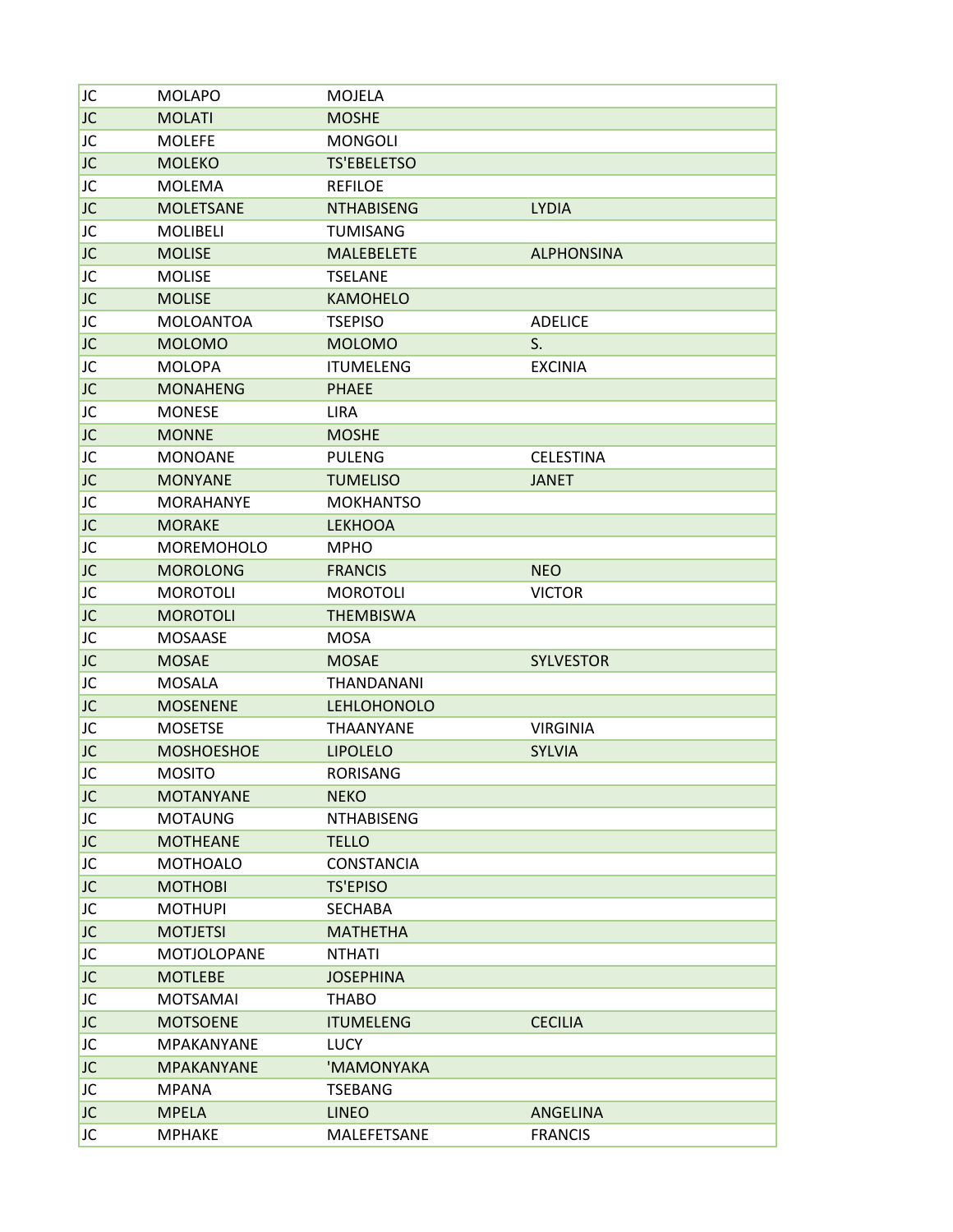| JC        | <b>MPHANYA</b>   | <b>NTHOATENG</b>    |                  |
|-----------|------------------|---------------------|------------------|
| JC        | <b>MPHANYA</b>   | <b>MATETE</b>       |                  |
| JC        | <b>MPHASANE</b>  | <b>MPHO</b>         | <b>HYACINTHA</b> |
| JC        | <b>MPHO</b>      | KABI                | <b>ANICIA</b>    |
| JC        | <b>MPHOLE</b>    | <b>DANIEL</b>       |                  |
| JC        | <b>MPHUTHING</b> | <b>FELLENG</b>      | <b>CARITAS</b>   |
| JC        | <b>MPOCHANE</b>  | <b>TATASE</b>       |                  |
| JC        | <b>MPUTANA</b>   | <b>MOSA</b>         |                  |
| JC        | <b>NABILE</b>    | <b>THATO</b>        |                  |
| JC        | <b>NAHA</b>      | <b>SETH</b>         | <b>CASSALIS</b>  |
|           |                  |                     |                  |
| JC        | <b>NDABA</b>     | <b>THABO</b>        | <b>ELVICE</b>    |
| JC        | <b>NDABA</b>     | <b>LIMPHO</b>       |                  |
| JC        | <b>NGOAKO</b>    | <b>MAKHOARA</b>     | <b>JOHN</b>      |
| JC        | <b>NHLAPHO</b>   | <b>SEBONGILE</b>    |                  |
| JC        | <b>NKETSI</b>    | <b>RETIMELETSOE</b> | <b>LUCY</b>      |
| JC        | <b>NKHAHLE</b>   | MALIPOLELO          |                  |
| JC        | <b>NKITLANE</b>  | <b>MAAKHENTE</b>    | <b>GRACE</b>     |
| JC        | <b>NKOEBE</b>    | <b>LIBUSENG</b>     |                  |
| JC        | <b>NKOPANE</b>   | <b>MATS'ELISO</b>   |                  |
| JC        | <b>NTAOANA</b>   | <b>MOHAPI</b>       |                  |
| JC        | <b>NTAOTE</b>    | M.                  | <b>THOMAS</b>    |
| JC        | <b>NTAOTE</b>    | <b>LIAKO</b>        | <b>GERTRUDE</b>  |
| JC        | <b>NTEKOA</b>    | <b>TS'IRELETSO</b>  |                  |
| JC        | <b>NTELA</b>     | <b>TLALANE</b>      |                  |
| JC        | <b>NTEREKE</b>   | <b>KHOTSO</b>       |                  |
| JC        | <b>NTHATISI</b>  | SEKONYELA           |                  |
| JC        | <b>NTHOKO</b>    | <b>MOTA</b>         |                  |
| JC        | <b>NTHONTHO</b>  | <b>TEBOHO</b>       | <b>MARTIN</b>    |
| <b>JC</b> |                  | <b>PETER</b>        | M                |
|           | <b>NTITSANE</b>  |                     |                  |
| JC        | <b>NTLHOKI</b>   | 'MALIKHETHO         |                  |
| JC        | NTS'ALA          | RASETABELE          |                  |
| JC        | NT'SALA          | <b>REGINA</b>       |                  |
| JC        | NTS'AMO          | <b>THATO</b>        |                  |
| JC        | NTS'IBANE        | <b>ITUMELENG</b>    | <b>JUNICIA</b>   |
| JC        | <b>NTSOANE</b>   | <b>MOSAJA</b>       | ABRAHAM          |
| JC        | <b>NTSOOA</b>    | <b>KHALO</b>        |                  |
| <b>JC</b> | NTSUKUNYANE      | <b>RELEBOHILE</b>   |                  |
| JC        | <b>NYAI</b>      | ARABANG             |                  |
| JC        | 'NYANE           | TS'OOANA            |                  |
| JC        | <b>NYELELE</b>   | <b>JUSTINA</b>      |                  |
| JC        | <b>PAKELA</b>    | <b>LIREKO</b>       |                  |
| JC        | PAKI             | LEHLOENYA           | <b>PATRIC</b>    |
| <b>JC</b> | <b>PATSA</b>     | 'MANEO              | <b>CECILIA</b>   |
| JC        | <b>PATSI</b>     | <b>LIBUSENG</b>     |                  |
| <b>JC</b> | PELEI            | <b>KARABO</b>       |                  |
| JC        | PELESA           | <b>THABANG</b>      |                  |
|           |                  |                     |                  |
| JC        | <b>PETROSE</b>   | <b>MATJEANE</b>     | <b>TIISETSO</b>  |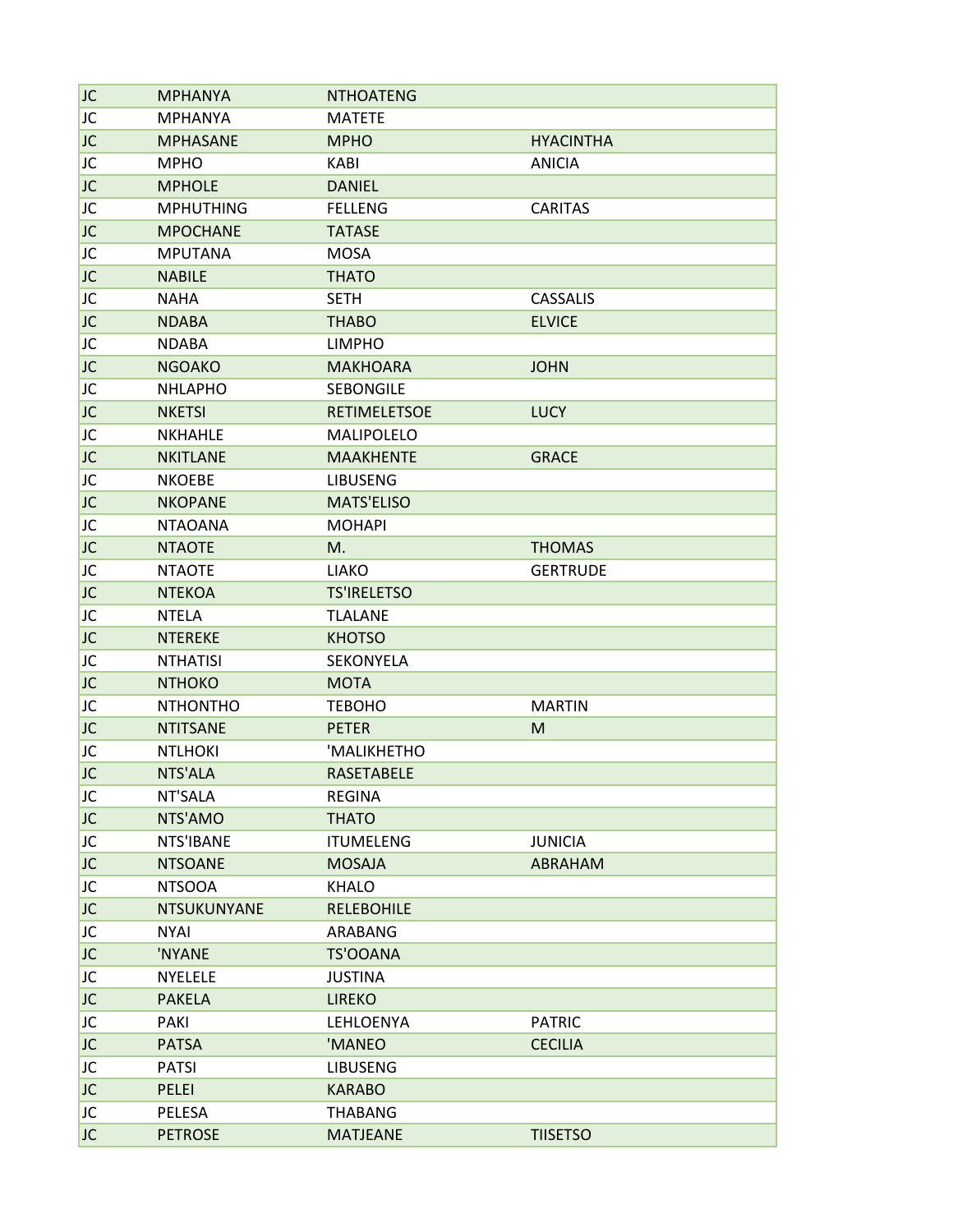| JC        | <b>PHAFOLI</b>     | <b>THATO</b>          | <b>BETTY</b>        |
|-----------|--------------------|-----------------------|---------------------|
| <b>JC</b> | <b>PHAKISI</b>     | <b>RELEBOHILE</b>     | <b>PATRICIA</b>     |
| JC        | <b>PHANO</b>       | <b>TSIKOANE</b>       | KAMOHELO            |
| <b>JC</b> | PHASUMANE          | <b>RETS'ELISITSOE</b> |                     |
| JC        | <b>PHATELA</b>     | <b>MOHLANKA</b>       |                     |
| JC        | PHATS'OANE         | <b>PASEKA</b>         |                     |
| JC        | <b>PHOHLO</b>      | <b>CAROLINE</b>       | <b>RELEBOHILE</b>   |
| JC        | <b>PITSO</b>       | <b>PHELLO</b>         | <b>AUGUSTINUS</b>   |
| JC        | <b>PITSO</b>       | <b>PALESA</b>         |                     |
| JC        | <b>PITSO</b>       | LEBEOANA              |                     |
| JC        | <b>POKOTHOANE</b>  | <b>KHOSANA</b>        | <b>GILES</b>        |
| JC        | <b>POLI</b>        | <b>NAPO</b>           |                     |
| JC        | <b>PONYA</b>       | <b>PALESA</b>         | LOWRENCIA           |
| JC        | <b>POPELA</b>      | <b>LINEO</b>          | <b>GERTRUDE</b>     |
| JC        | <b>POSHOLI</b>     | <b>MOPELI</b>         |                     |
| JC        | <b>POTSANE</b>     | 'MAKABELO             | <b>MARY</b>         |
| JC        | QABANO             | 'MALITABA             |                     |
| JC        | <b>QATHATSI</b>    | <b>THABANG</b>        | <b>JUNIOR PERCY</b> |
| JC        | <b>QHEKU</b>       | <b>NTHATISI</b>       | SANDRA              |
| JC        | <b>QHOBOSHEANE</b> | <b>THATO</b>          |                     |
| JC        | <b>QHOMANE</b>     | <b>MATHABO</b>        |                     |
| JC        | <b>RABOLAE</b>     | <b>MPHASI</b>         | <b>VITALIS</b>      |
| JC        | <b>RABOLINYANE</b> | <b>MOOKHO</b>         |                     |
| JC        | <b>RADEBE</b>      | <b>MOHLALISI</b>      | <b>LEONARD</b>      |
| JC        | <b>RAKOTSI</b>     | <b>RAKOTSI</b>        |                     |
| <b>JC</b> | <b>RALETING</b>    | <b>KANANELO</b>       |                     |
| JC        | RALIKHOMO          | <b>NEO</b>            |                     |
| JC        | <b>RAMAFIKENG</b>  | <b>MAPHIRI</b>        | <b>PETER</b>        |
| JC        | RAMAHATA           | <b>JOHN</b>           | <b>BOKANG</b>       |
| JC        | RAMAKABATANE       | <b>POPA</b>           | <b>ANDREAS</b>      |
| JC        | RAMAKAU            | <b>NTHOANANG</b>      |                     |
| JC        | RAMAKAU            | <b>MOISI</b>          |                     |
| JC        | RAMAKHANNA         | SELEBALO              |                     |
| JC        | RAMALEFANE         | <b>THERESIA</b>       | <b>RETHABILE</b>    |
| JC        | RAMENO             | <b>THABANG</b>        |                     |
| JC        | <b>RAMMASA</b>     | <b>PATRICK</b>        |                     |
| JC        | <b>RAMMONENG</b>   | <b>ITUMELENG</b>      |                     |
| JC        | <b>RAMOKOTJO</b>   | <b>ISRAEL</b>         | <b>MAHLOHONOLO</b>  |
| JC        | <b>RAMOTETE</b>    | MATS'ELISO            | <b>VERONICA</b>     |
| <b>JC</b> | <b>RANOKA</b>      | <b>TEKO</b>           |                     |
| JC        | RANTS'O            | KIMANE                | <b>JOSHUA</b>       |
| <b>JC</b> | <b>RAPAPA</b>      | <b>LINEO</b>          | <b>SYLVIA</b>       |
| JC        | RAPAPA             | <b>JUDITH</b>         |                     |
| JC        | <b>RAPEANE</b>     | <b>T'SOARELO</b>      |                     |
| JC        | RASELEMANE         | TUMISANG              |                     |
| JC        | <b>RATSUBA</b>     | <b>NEO</b>            | <b>IKE</b>          |
| JC        | <b>RETHABILE</b>   | <b>MANKO</b>          | А.                  |
|           |                    |                       |                     |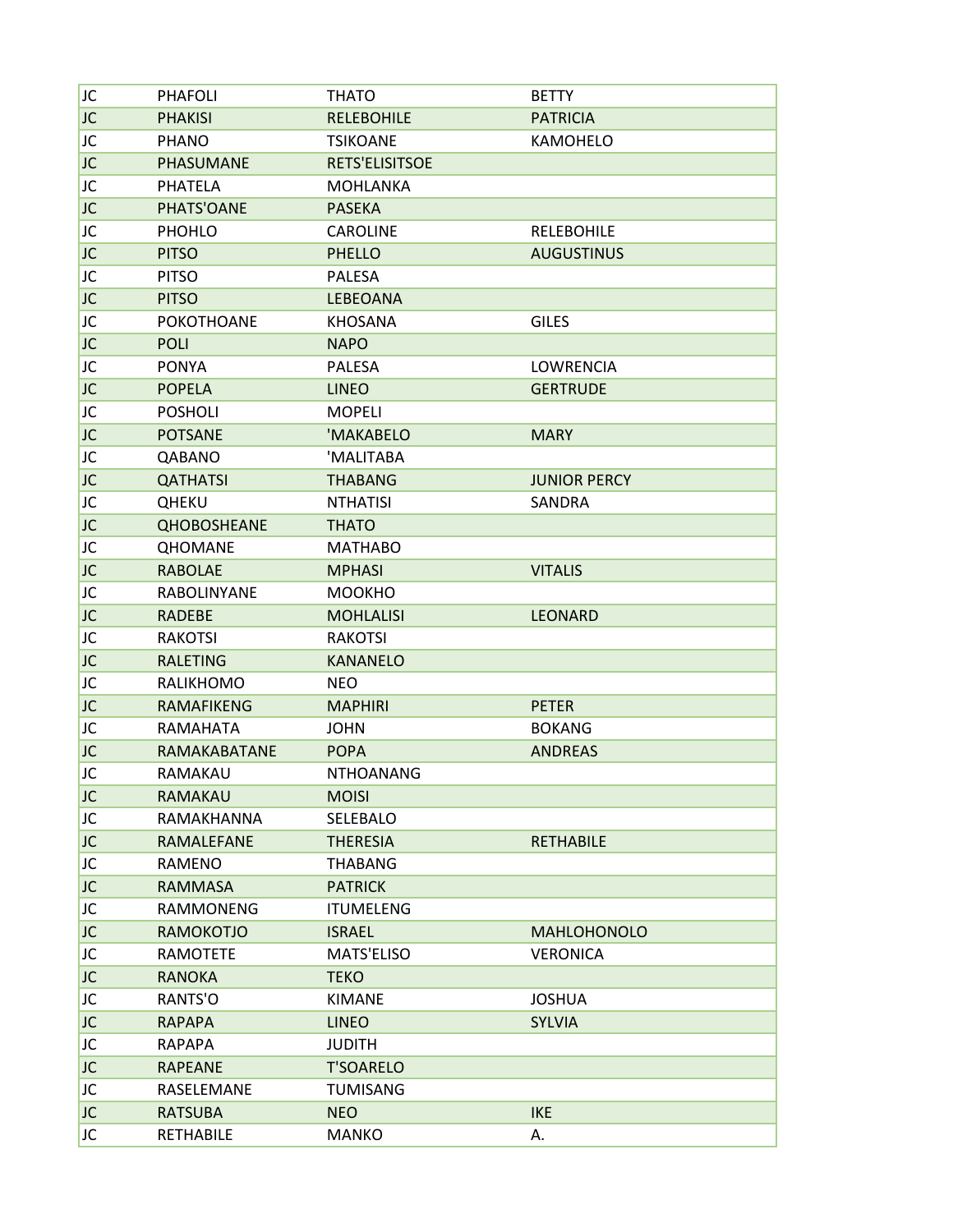| JC        | <b>ROELANE</b>    | <b>KATLEHO</b>     |                |
|-----------|-------------------|--------------------|----------------|
| JC        | <b>ROTO</b>       | MARYTHERESA        |                |
| JC        | <b>SAKOANE</b>    | <b>ISAKA</b>       |                |
| JC        | SAREMONE          | MASINGOANENG       |                |
| JC        | <b>SEABATA</b>    | <b>KENEUOE</b>     |                |
| JC        | SEALA             | <b>MATHIBE</b>     |                |
| <b>JC</b> | <b>SEATILE</b>    | <b>THABISO</b>     |                |
| JC        | <b>SEBATA</b>     | <b>MAMOKETE</b>    | <b>ALICE</b>   |
| <b>JC</b> | <b>SEBUTSOE</b>   | 'MATS'EPO          | <b>ALICE</b>   |
| JC        | <b>SEDIA</b>      | <b>PUSO</b>        | <b>DANIEL</b>  |
| JC        | <b>SEFIKA</b>     | <b>REITUMETSE</b>  |                |
| JC        | <b>SEHAPI</b>     | <b>KOLITSOE</b>    |                |
| <b>JC</b> | <b>SEKABI</b>     | <b>ROBERT</b>      |                |
| JC        | SEKAUTU           | <b>JOSEPH</b>      |                |
| JC        | <b>SEKETSANE</b>  | 'MAMONATE          |                |
| JC        | <b>SEKHEO</b>     | 'MALEBOEA          |                |
| JC        | <b>SEKHOBE</b>    | <b>KHOSI</b>       |                |
| JC        | SEKHONYANA        | <b>NEHEMIAH</b>    | S.             |
| JC        | <b>SEKHONYANA</b> | <b>MAKHEBESELA</b> |                |
| JC        | <b>SEKOATI</b>    | <b>HOPOLANG</b>    | ANDREAS        |
| <b>JC</b> | <b>SEKOBOTO</b>   | MAKHALEMELE        | <b>STEPHEN</b> |
| JC        | SEKONYELA         | <b>MOOKHO</b>      |                |
| JC        | <b>SEKOPA</b>     | <b>MOLUPE</b>      |                |
| JC        | <b>SEKOROBELE</b> | <b>STEVEN</b>      |                |
| JC        | <b>SELESO</b>     | <b>TS'EPO</b>      |                |
| JC        | <b>SELESO</b>     | <b>MAMOROLONG</b>  |                |
| JC        | <b>SELIALIA</b>   | <b>FETANG</b>      | <b>JUSTICE</b> |
| JC        | <b>SELIANE</b>    | <b>MOSOKOLI</b>    | <b>ALBERT</b>  |
| JC        | <b>SELIBO</b>     | <b>ARONE</b>       |                |
| JC        | SELLO             | 'MALEHLOA          | SYLVIA         |
| <b>JC</b> | <b>SELLO</b>      | <b>RETHABILE</b>   |                |
| JC        | SEMANE            | KABELO             |                |
| JC.       | <b>SEMANO</b>     | <b>KARABO</b>      | C.             |
| JC        | SEMANO            | <b>MOTS'ELISI</b>  | JEMINA         |
| JC        | <b>SEMPE</b>      | <b>NTSEBO</b>      |                |
| JC        | SENGOARA          | <b>NTHATI</b>      |                |
| JC        | SEPELEMANE        | <b>BONGISWA</b>    |                |
| JC        | <b>SEPHOZO</b>    | <b>LIAKO</b>       | ADEL           |
| JC        | <b>SEQOQO</b>     | <b>LIEKETSO</b>    |                |
| JC        | SESOANE           | <b>THAKANE</b>     |                |
| JC        | SETS'EO           | <b>PUSELETSO</b>   |                |
| JC        | SHABE             | <b>MAIPATO</b>     |                |
| JC.       | <b>SHAKHANE</b>   | <b>MOLIEHI</b>     | <b>JOYCE</b>   |
| JC        | SHAPU             | MOSHOELA           |                |
| JC        | <b>SHEA</b>       | <b>MPHO</b>        |                |
| JC        | SHOLU             | <b>NOMTHE</b>      | JAQUELINE      |
| JC        | <b>SOKOLO</b>     | <b>LIEKETSENG</b>  |                |